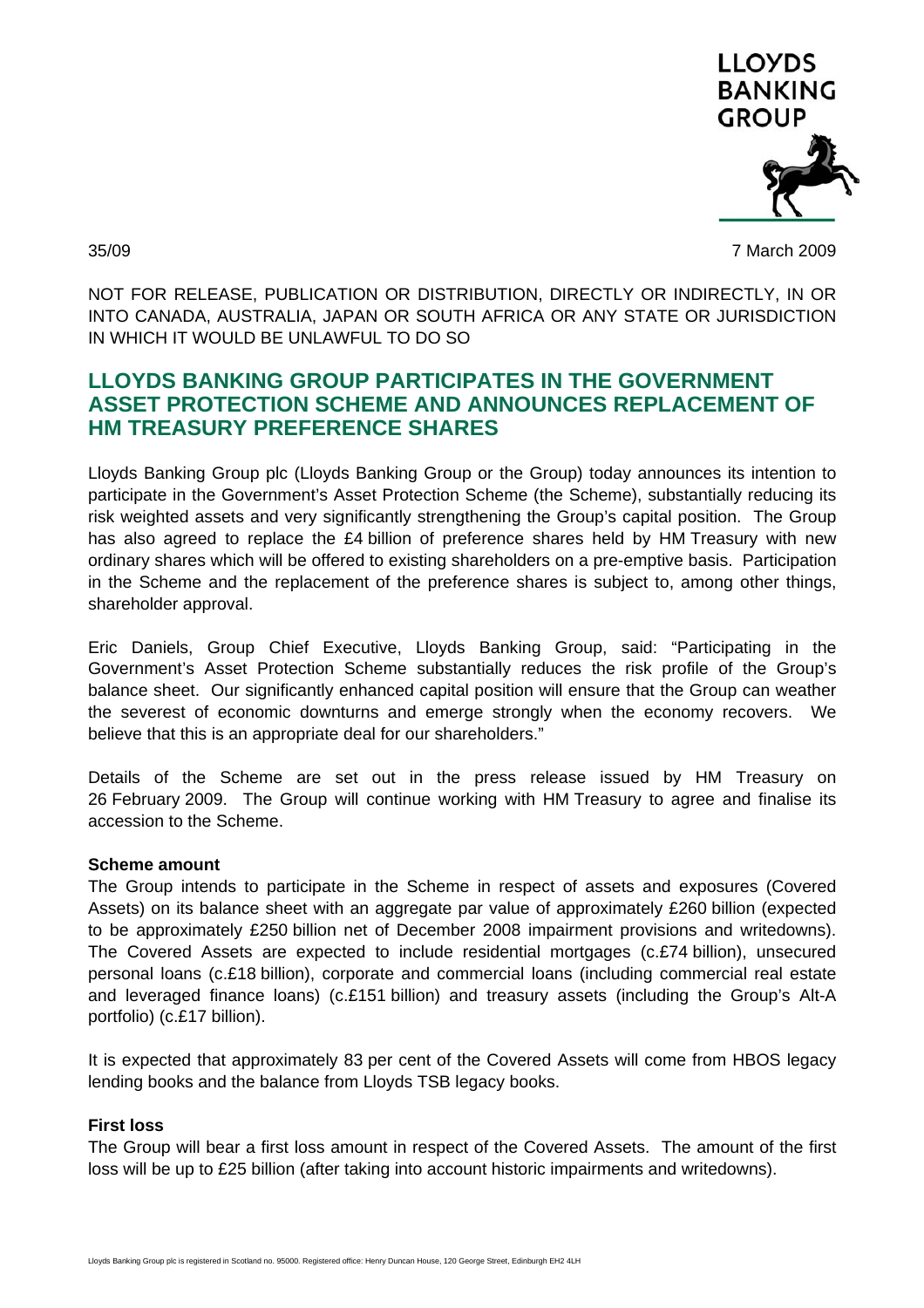After the first loss, the Group will retain an exposure of 10 per cent of any further losses incurred in respect of the Covered Assets. The remaining 90 per cent of further losses arising in respect of the Covered Assets will be borne by HM Treasury. The Scheme will apply to losses incurred in respect of assets and exposures on the balance sheet as at 31 December 2008, regardless of when such losses are incurred.

#### **Fee and related issuance of capital**

Upon accession to the Scheme, the Group will pay a fee to HM Treasury of £15.6 billion. This fee will be amortised over an estimated 7 year period. The proceeds of this fee will be applied by HM Treasury in subscribing for an issue by Lloyds Banking Group plc of B Shares, carrying a dividend of the greater of 7 per cent per annum and 125 per cent of the dividend on ordinary shares. The B Shares will constitute core tier 1 capital. A summary of the expected terms of the B Shares is set out in Appendix 1. The overall cost to the Group of participating in the Scheme, as a percentage of the reduction in risk-weighted assets, totals 20.9 per cent.

The B Shares, which are non-voting, are convertible at any time at the holder's option into ordinary shares in Lloyds Banking Group plc at a price of 115 pence per ordinary share, and are mandatorily convertible into ordinary shares at that price if the volume weighted average trading price of the ordinary shares for 20 trading days in any 30 trading day period equals or exceeds 150 pence.

The Group has not entered into any agreement to restrict the utilisation of any existing or future UK tax losses or allowances.

# **Capital restructuring – replacement of existing preference shares**

The Group has today agreed with HM Treasury that on implementation of the Asset Protection Scheme the £4 billion of preference shares HM Treasury holds (together with accrued dividends) will be replaced with new ordinary shares. Eligible Lloyds Banking Group plc ordinary shareholders (Shareholders) will be able to apply to subscribe for approximately £4 billion of new ordinary shares pro rata to their existing shareholdings at a fixed price of 38.43 pence per share. This represents an 8.5 per cent discount to the closing price on 6 March 2009. These new ordinary shares will be offered to Shareholders and new investors on the same basis as the Placing and Open Offer in November 2008. The ordinary share offer is fully underwritten by HM Treasury on substantially the same fee basis as the Placing and Open Offer conducted in November 2008. There will be an excess application facility as in November pursuant to which Shareholders may apply for additional new shares in the ordinary share offer. The proceeds of the issue will be used to redeem the preference shares held by HM Treasury.

The preference shares will be redeemed at 101 per cent of their issue price. Dividends will continue to accrue on the preference shares until redemption. The redemption of the preference shares held by HM Treasury will remove the annual cost of the preference share dividends of £480 million and will improve the Group's cashflow and capital generation. In addition, upon redemption of the preference shares, the block on payment of ordinary dividends will be removed. However, it is not the Board's intention to pay a dividend on ordinary shares in 2009.

Further details and the terms and conditions of the ordinary share offer will be set out in the circular and prospectus, as applicable, the availability of which will be communicated to Shareholders in due course.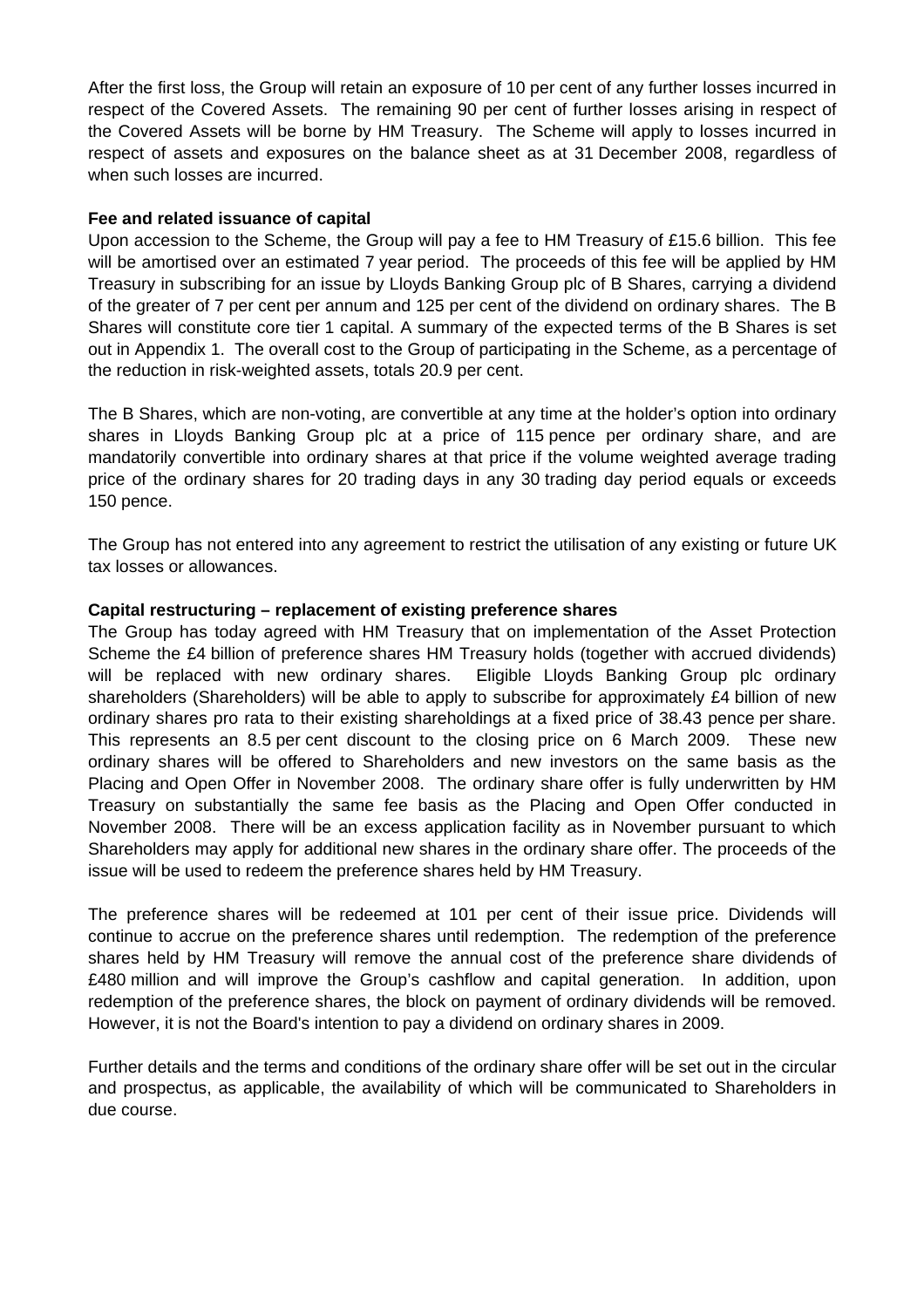#### **Impact of preference share replacement and B Share conversion**

If Shareholders do not claw back any entitlement to the ordinary shares to be issued pursuant to the preference share replacement, HM Treasury will own approximately 65 per cent of the ordinary shares. In addition, in the event of full conversion of the B Shares, if HM Treasury retained all the ordinary shares resulting from such conversion and assuming it still retained all its existing shareholding in Lloyds Banking Group plc, then HM Treasury's aggregate ordinary shareholding would be 77 per cent. HM Treasury may not exercise its option to convert the B Shares to the extent that by doing so it would hold more than 75 per cent of the ordinary shares in Lloyds Banking Group plc, although this limitation does not apply in the event of mandatory B Share conversion. In no circumstances will HM Treasury be able to exercise more than 75 per cent of the voting rights in Lloyds Banking Group plc.

HM Treasury has confirmed to the Board that its objective in increasing its potential holding of ordinary shares in the Group is to provide financial support. In the event that HM Treasury increases its ownership of the ordinary shares, it does not envisage any change to the constructive relationship it currently enjoys with the Board.

# **Capital ratios**

Participation in the Scheme and the capital restructuring will result in a very significant boost to the Group's proforma 31 December 2008 core tier 1 capital ratio (as previously announced on 27 February 2009) by some 810 basis points, to approximately 14.5 per cent. The tier 1 capital ratio will be approximately 18.7 per cent and the total capital ratio will be approximately 20.5 per cent.

The significant increase in the Group's capital resources will come from an approximate £194 billion reduction in the Group's risk weighted assets and the issue of £15.6 billion of B Shares to HM Treasury and is stated after allowing for the deduction from tier 1 capital of 50 per cent of the unprovided first loss exposure in the Covered Assets, less relevant fair value adjustments.

# **Lending**

Participation in the Scheme, together with the increased quality of capital arising from replacing the preference shares held by HM Treasury with ordinary shares, have enabled the Group to commit to increase lending for the twelve-month period ending 1 March 2010 to creditworthy borrowers by a total of £14 billion – £3 billion for mortgage lending and £11 billion for business lending. A further £14 billion is committed for the twelve month period thereafter. This additional lending will be subject to the Group's prevailing commercial terms and conditions (including pricing and risk assessment) and, in relation to mortgage lending, the Group's standard credit and other acceptance criteria.

This lending commitment is part of the Group's ongoing support for UK businesses and homeowners. The Group has pledged its support for various Government schemes designed to provide additional funding for small businesses. The Group has also published charters for its small business customers making a range of pledges to help firms through the downturn, including a pledge to reduce business rates in line with base rate.

# **Term**

While it is intended that the Scheme will apply to the Covered Assets until their maturity, the Group's participation in the Scheme will be capable of termination by mutual agreement of the Group and HM Treasury.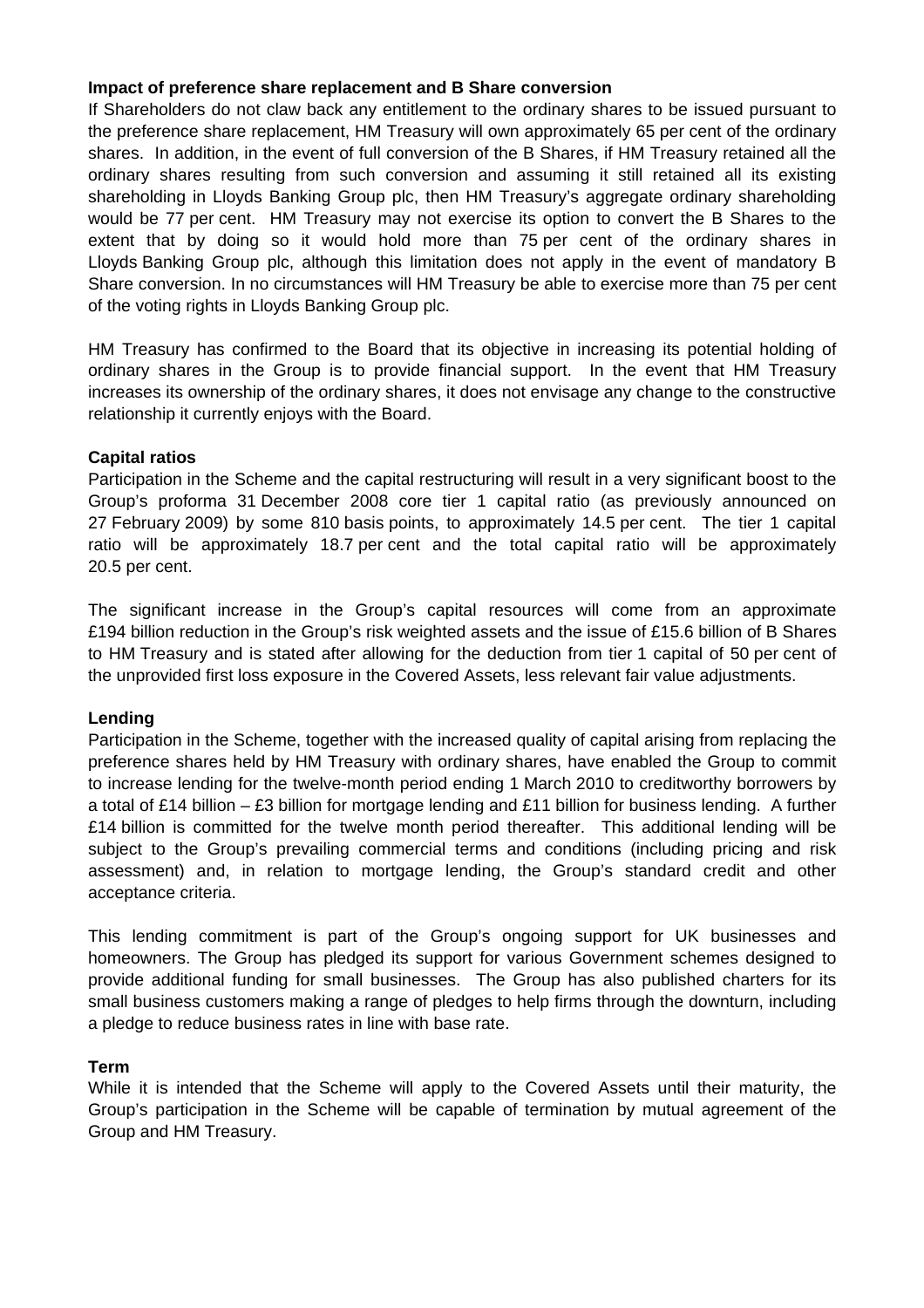#### **Ongoing management of the Covered Assets**

Lloyds Banking Group will continue to manage all the Covered Assets in accordance with asset management requirements as outlined under the Scheme.

As the Scheme is intended to apply to losses arising before the Scheme comes into operation, the Group has today agreed with HM Treasury certain interim arrangements relating to the management of those assets and exposures likely to be part of the Scheme.

#### **Conditions to accession to the Scheme**

Implementation of the Scheme for the Group will be subject to further due diligence by HM Treasury and its advisers, documentation and satisfaction of applicable conditions (including the application criteria and asset eligibility criteria of the Scheme) and conditions precedent to accession to the Scheme, including regulatory, State Aid and shareholder approvals.

A short presentation outlining the key details of the Scheme is available on the Lloyds Banking Group website at:

[www.lloydsbankinggroup.com/investors/financial\\_performance/presentations\\_and\\_webcasts.asp](http://www.lloydsbankinggroup.com/investors/financial_performance/presentations_and_webcasts.asp) An analyst conference call will also be held at 8:00am on Monday 9 March and a live and recorded webcast will also be available on our website.

For further information:

| <b>Investor Relations</b>                   |                      |
|---------------------------------------------|----------------------|
| <b>Michael Oliver</b>                       | +44 (0) 20 7356 2167 |
| Director of Investor Relations              |                      |
| Email: michael.oliver@Itsb-finance.co.uk    |                      |
| Douglas Radcliffe                           | +44 (0) 20 7356 1571 |
| Senior Manager, Investor Relations          |                      |
| Email: douglas.radcliffe@ltsb-finance.co.uk |                      |
| <b>Media Relations</b>                      |                      |
| Shane O'Riordain                            | +44 (0) 20 7356 1849 |
| <b>Group Communications Director</b>        |                      |
| Email: shane.o'riordain@lloydsbanking.com   |                      |
| Leigh Calder                                | +44 (0) 20 7356 1347 |
| Senior Manager, Media Relations             |                      |
| Email: leigh.calder@lloydstsb.co.uk         |                      |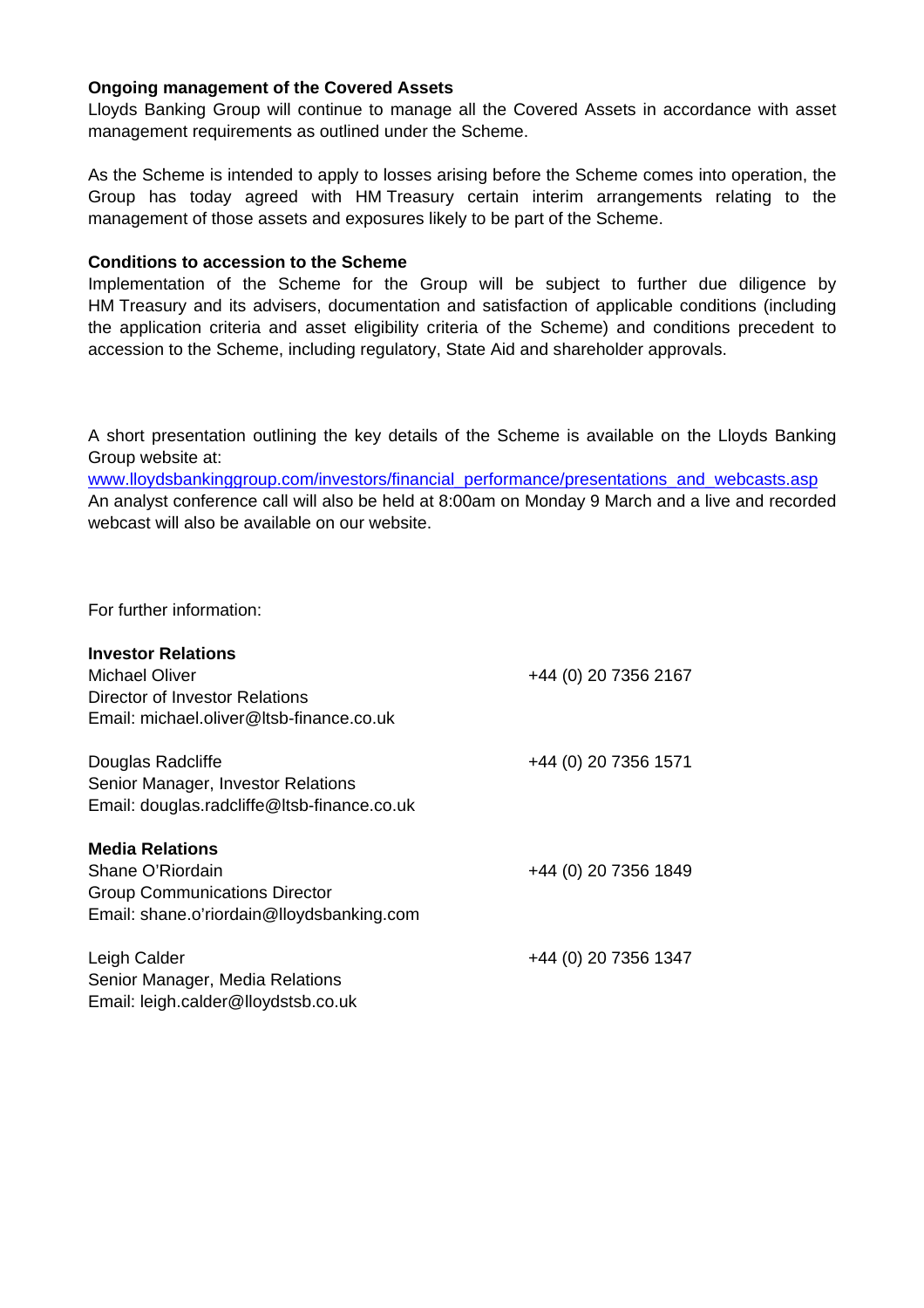#### **B Shares – Term Sheet**

**Issuer:** Lloyds Banking Group plc (the "**Company**").

**Securities:** Ordinary shares with preferential rights in respect of dividends ("**B Shares**"). The B Shares have no maturity and are irredeemable.

**Nominal Value:** 25 pence per B Share

**Issue Price:** 42 pence per B Share

**Rights upon Liquidation:** On a return of capital or distribution of assets on a winding-up holders of B Shares will rank in the application of the assets of the Company available to shareholders *pari passu* with the holders of any other classes of ordinary shares of the Company.

> For these purposes, on a winding-up, each holder of a B Share will be deemed to hold one ordinary share of the Company for every B Share held at the date of the commencement of such winding-up (the "Winding Up Ratio").

#### **Adjustments to the Winding Up Ratio:**  The Winding Up Ratio shall be subject to anti-dilution adjustments.

**Dividends:** Non-cumulative dividends will be paid semi-annually at the discretion of the Board of Directors or a Committee thereof, which dividends shall be paid in priority to the payment of any dividend on any other class of ordinary share capital of the Company.

> The Board of Directors or a Committee thereof shall, by 31 August in each financial year, decide whether or not to pay an interim dividend or make an interim bonus issue on the ordinary shares in respect of that financial year. If it is decided that an interim dividend or an interim bonus issue on the ordinary shares is to be paid or made in any financial year, any first semi-annual dividend or bonus issue on the B Shares in respect of the same financial year will be paid at the same time. If it is decided that no interim dividend or interim bonus issue on the ordinary shares will be paid or made in such financial year, the first semi-annual dividend on the B Shares in respect of such financial year will, if paid, be so paid no later than 31 August in such financial year provided, in each case, funds are available for distribution and are permitted by law to be distributed. The record date for any first semi-annual dividend or bonus issue on the B Shares shall be the same as the record date for any interim dividend or bonus issue on the ordinary shares in respect of the relevant financial year or otherwise shall be three business days before 31 August in each year.

> The Board of Directors or a Committee thereof shall, by 30 April in each financial year, decide whether or not to pay or to recommend a final dividend or make a bonus issue on the ordinary shares in respect of the immediately preceding financial year. If it is decided that a final dividend or bonus issue on the ordinary shares is to be paid, recommended or made in respect of the immediately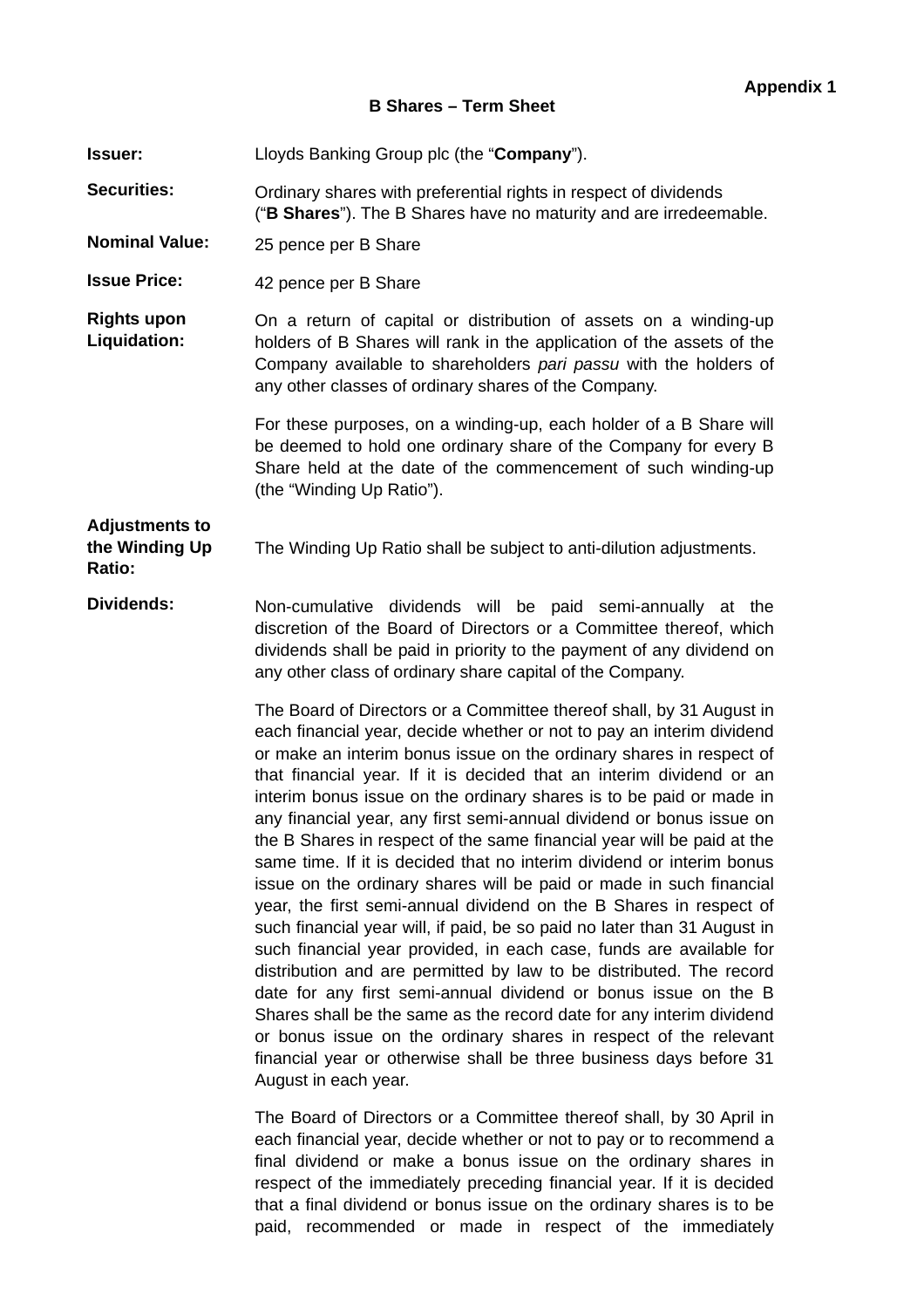preceding financial year, any second semi-annual dividend or bonus issue on the B Shares in respect of the same financial year will be declared at the same time. If it is decided that no final dividend or bonus issue on the ordinary shares will be paid, recommended or made in respect of the immediately preceding financial year, any second semi-annual dividend on the B Shares in respect of the same year will, if declared, be so declared no later than 30 April in the immediately following financial year provided, in each case, funds are available for distribution and are permitted by law to be distributed. The record date for any second semi-annual dividend or bonus issue on the B Shares shall be the same as the record date for any final dividend or bonus issue on the ordinary shares in respect of the relevant financial year or otherwise shall be three business days before 30 April in each year.

The date on which the Board of Directors or a Committee thereof takes the decision whether or not to declare or pay a semi-annual dividend (in whole or in part) or make a bonus issue on the B Shares in respect of a financial year is referred to as a "Declaration Date".

If declared, semi-annual dividends on each B Share shall be equivalent to (1) 7% of the Issue Price per B Share multiplied by the actual number of days in the period from (and including) the immediately preceding Declaration Date or, if none, the date of issue to (but excluding) the current Declaration Date divided by 365 (or 366 in a leap year) or (2) in the case of any second semi-annual dividend in any financial year, if greater and if a dividend or dividends or other distribution is/are recommended, paid or made (whether interim or final) on the ordinary shares of the Company in respect of the period from (and including) the Declaration Date falling on (or nearest to) one year prior to the current Declaration Date or, if none, the date of issue to (but excluding) the current Declaration Date, 125% (the "Participation Rate") of the aggregate amount of such dividend(s) or distribution per ordinary share (the value of any amount of non-cash dividend or distribution being its market value as certified by an independent investment bank (acting as expert) appointed by the Company), less the amount of the first semi-annual dividend (if any) paid in such financial year.

If declared, the first semi-annual dividend on the B Shares in respect of a financial year will be paid three business days after the record date for an interim dividend or interim bonus issue on the ordinary shares. If no interim dividend is paid or no interim bonus issue is made on the ordinary shares of the Company in respect of a financial year, the payment date for the first semi-annual dividend on the B Shares in respect of that financial year will be 31 August in that financial year, commencing in 2009.

If declared, the second semi-annual dividend on the B Shares in respect of a financial year will be paid three business days after the record date for a final dividend or bonus issue on the ordinary shares. If no final dividend is paid or recommended or no bonus issue is made on the ordinary shares of the Company in respect of that financial year, the payment date for the second semi-annual dividend on the B Shares in respect of that financial year will be 30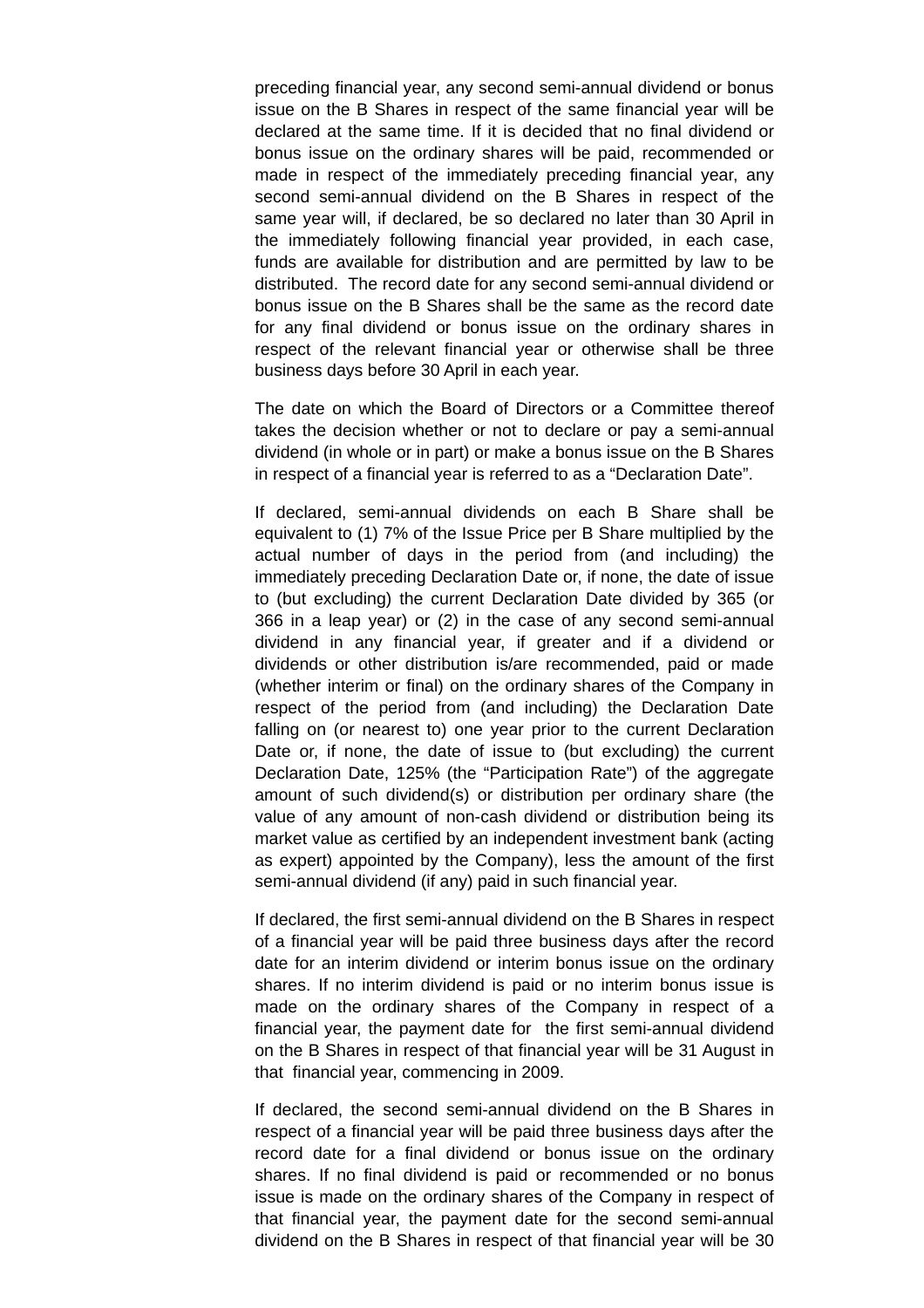April in that year, commencing in 2010.

The Board of Directors or a Committee thereof may in its discretion decide that dividends on the B Shares in respect of any financial year will not be declared at all or will be declared only in part even when distributable profits are available for distribution. If the Board of Directors or a Committee decides not to declare a dividend payable on the B Shares in respect of a financial year or declares that it shall be payable only in part, then the rights of holders of the B Shares to receive the relevant dividend in respect of that financial year will be lost either entirely or as to the part not declared, as applicable, and the Company will have no obligation in respect of the amount of dividend not declared either to pay the relevant dividend in respect of that financial year or to pay interest thereon, whether or not dividends on the B Shares are declared in respect of any future financial years.

**the Participation Rate:**  The Participation Rate will be subject to anti-dilution adjustments.

**Option to Pay in Scrip:**  If the Board, or a Committee thereof, decides to pay a dividend on the B Shares in respect of a financial year and either (i) no interim dividend has been paid and no final dividend has been paid or recommended on the ordinary shares and/or distribution made thereon in respect of the same financial year or (ii) an interim dividend has been paid or a final dividend has been paid or recommended and/or a distribution has been made thereon otherwise than in cash in respect of the same financial year, the Board or Committee may in its discretion determine that a dividend on the B Shares in respect of the corresponding period shall be paid in whole or in part by the Company issuing further B Shares to the holders of B Shares. The number of further B Shares to be issued to each holder shall be such number of B Shares as shall be certified by an independent investment bank (acting as expert) to equal the value of the dividend otherwise payable in cash on the B Shares in respect of the relevant period.

**Restrictions following nondeclaration of dividends:** 

**Adjustments to** 

If any semi-annual dividend on the B Shares in respect of a financial year is not declared and paid in full in cash or otherwise, or the Company has not set aside an amount equal to such dividend, the Company:

- (i) may not, and shall procure that no member of the Group shall, pay dividends or other distributions (whether in cash or otherwise) upon any Parity Securities, including any dividends or distributions (whether in cash or otherwise) on ordinary shares payable by reference to the same record date as the B Shares, and the Company may not, and shall procure that no member of the Group shall, set aside any sum for the payment of those dividends or other distributions; and
- (ii) may not, and shall procure that no member of the Group shall, redeem, purchase or otherwise acquire for any consideration any of its Parity Securities and shall not set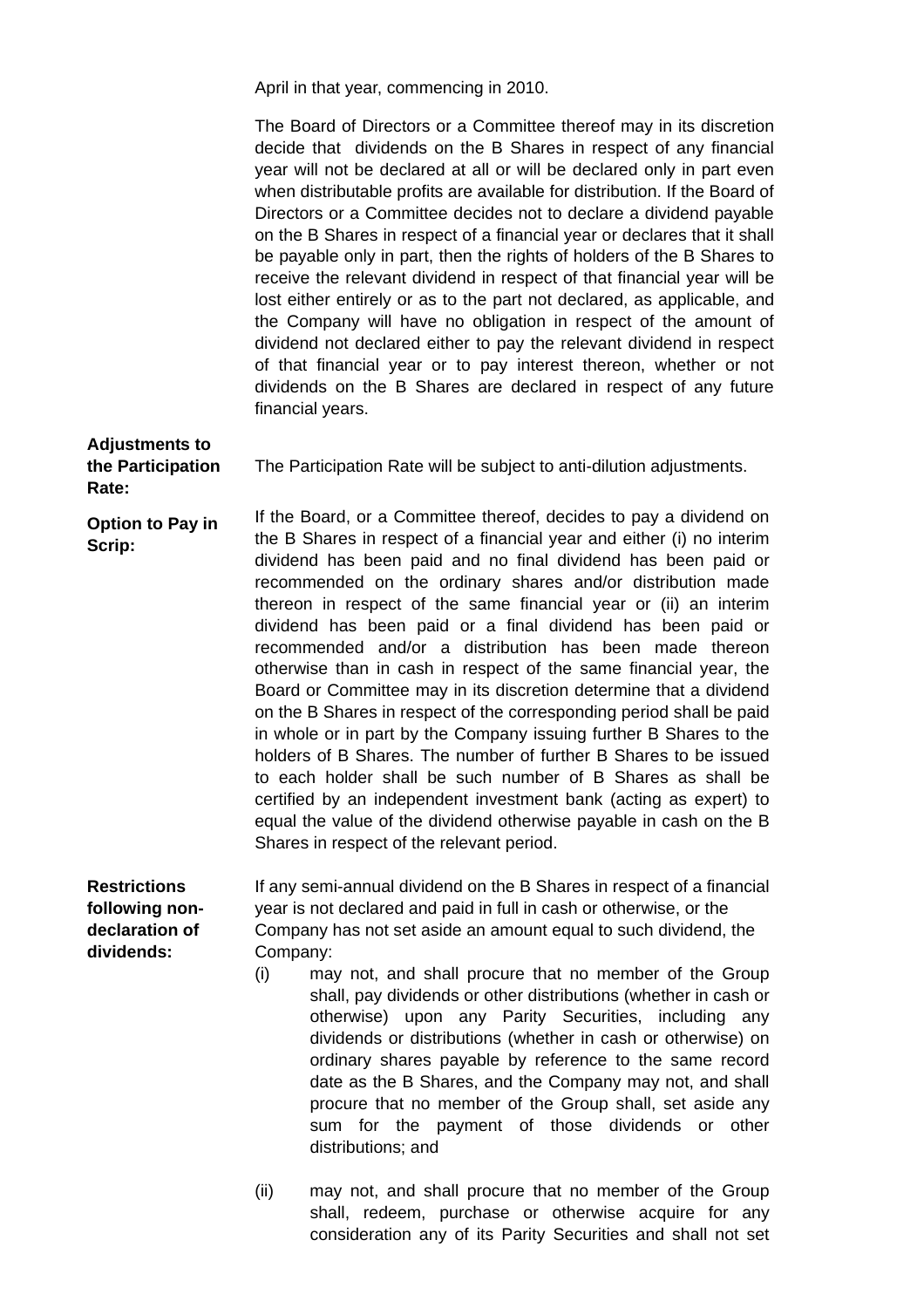aside any sum or establish any sinking fund for the redemption, purchase or other acquisition of Parity **Securities** 

until such time as semi-annual dividends on the B Shares have been resumed in full.

"Group" means the Company and its subsidiary undertakings.

"Parity Securities" means (i) the ordinary shares of the Company and (ii) any other securities of the Company or any other member of the Group ranking or expressed to rank *pari passu* with the ordinary shares and the B Shares on a return of capital or distribution of assets on a winding-up, either issued by the Company or, where issued by another member of the Group, where the terms of the securities benefit from a guarantee or support agreement entered into by the Company which ranks or is expressed to rank *pari passu*  with the ordinary shares and the B Shares on a return of capital or distribution of assets on a winding-up.

**Conversion:** Holders of B Shares shall have the option to convert some or all of the B Shares into ordinary shares of the Company at any time at the Conversion Price provided, however, that all B Shares shall be automatically and mandatorily converted into ordinary shares at the Conversion Price if the volume weighted average trading price of the ordinary shares for 20 complete trading days in any 30 day trading period equals or exceeds 150 pence per ordinary share.

> The number of ordinary shares to be delivered by the Company to a Holder of B Shares upon conversion of the B Shares shall equal the Conversion Ratio for each B Share held, multiplied by the number of B Shares converted and rounded down to the nearest whole share.

As used herein:

"Conversion Price" means 115 pence per ordinary share; and

"Conversion Ratio" means the Issue Price per B Share divided by the Conversion Price.

**Covenants relating to conversion:**  The terms of the B Shares will contain standard covenants relating to the availability of ordinary shares and to listing in respect of any conversion to ordinary shares.

**Restrictions on conversion:**  Without prejudice to rights arising on the mandatory conversion of ordinary shares, HM Treasury shall not be entitled to exercise its option to convert B shares into ordinary shares for as long as it holds 75% or more of the ordinary shares or if the exercise of such option would result in it holding 75% or more of the ordinary shares.

**Adjustments to the Conversion Price:**  The Conversion Price shall be adjusted in accordance with standard Euro-market anti-dilution adjustments other than customary change of control adjustments or extraordinary dividend adjustments to the extent compensated by dividends paid at the Participation Rate without any double counting.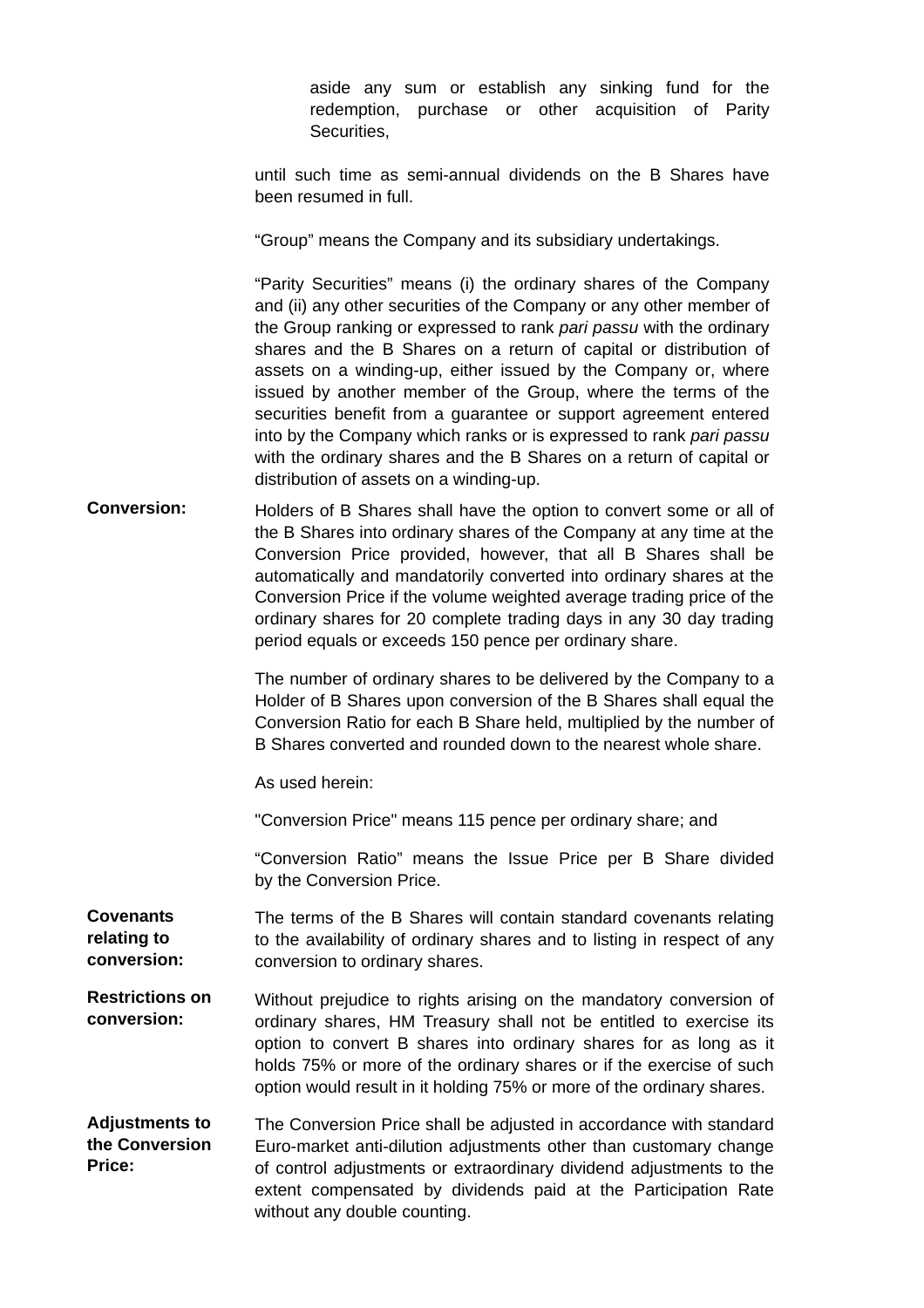**Voting rights:** Holders of the B Shares will only be entitled to receive notice of and to attend any general meeting of Shareholders and to speak or vote upon any resolution proposed at such meeting if a resolution is proposed either varying or abrogating any of the rights and restrictions attached to the B Shares or to wind up, or in relation to the winding-up of, the Company (and then in each such case only to speak and vote upon any such resolution).

> If the second semi-annual dividend payable on the B Shares in respect of the 2011 financial year is not declared and paid in full in cash or otherwise on the date for the payment of such semi-annual dividend, or if any subsequent semi-annual dividend on the B Shares is not declared and paid in full in cash or otherwise on the date for the payment of such semi-annual dividend, holders of the B Shares will be entitled to receive notice of, and to attend any general meeting following the date on which such semi-annual dividend would otherwise have been payable, and to speak or vote upon any resolution proposed at such meeting. In these circumstances only, the rights of the holders of the B Shares so to receive notice, attend, speak and vote will continue until the Company has resumed the payment in full of dividends on the B Shares.

> If holders of the B Shares are entitled to vote upon a resolution proposed at a general meeting of Shareholders, on a show of hands every holder of B Shares who is entitled to vote or any proxy or a corporate representative for that holder, in each case who is present in person, will have one vote. On a poll, each holder of B Shares who is entitled to vote and who is present in person, by proxy or by corporate representative, will have one vote for each B Share of which he or she is the holder.

- **Purchase of own shares:**  Subject to the Articles, the provisions of the Companies Acts, all other laws and regulations applying to the Company and the rights conferred on any other class of shares of the Company and confirmation from the FSA that it has no objection to the purchase (for as long as the Company is required to obtain such confirmation) the Company may at any time purchase any B Shares.
- **Share buybacks:** For as long as any B Shares remain outstanding the Company may not purchase any of its ordinary shares.
- **Restrictions on Voting Rights:**  A holder of B Shares shall not, for so long as the B Shares remain unlisted, be entitled to vote, whether on a show of hands or on a poll, on resolutions proposed at a general meeting of the Company in order to fulfil a requirement of the Listing Rules. For the avoidance of doubt, this restriction shall not affect or limit any voting rights that a holder of B Shares may have in respect of any other resolution other than resolutions proposed at a general meeting to fulfil a requirement of the Listing Rules.

HM Treasury shall not:

(a) be entitled to vote the B Shares, whether on a show of hands or on a poll, to the extent, but only to that extent, that votes cast on such B Shares, together with any votes which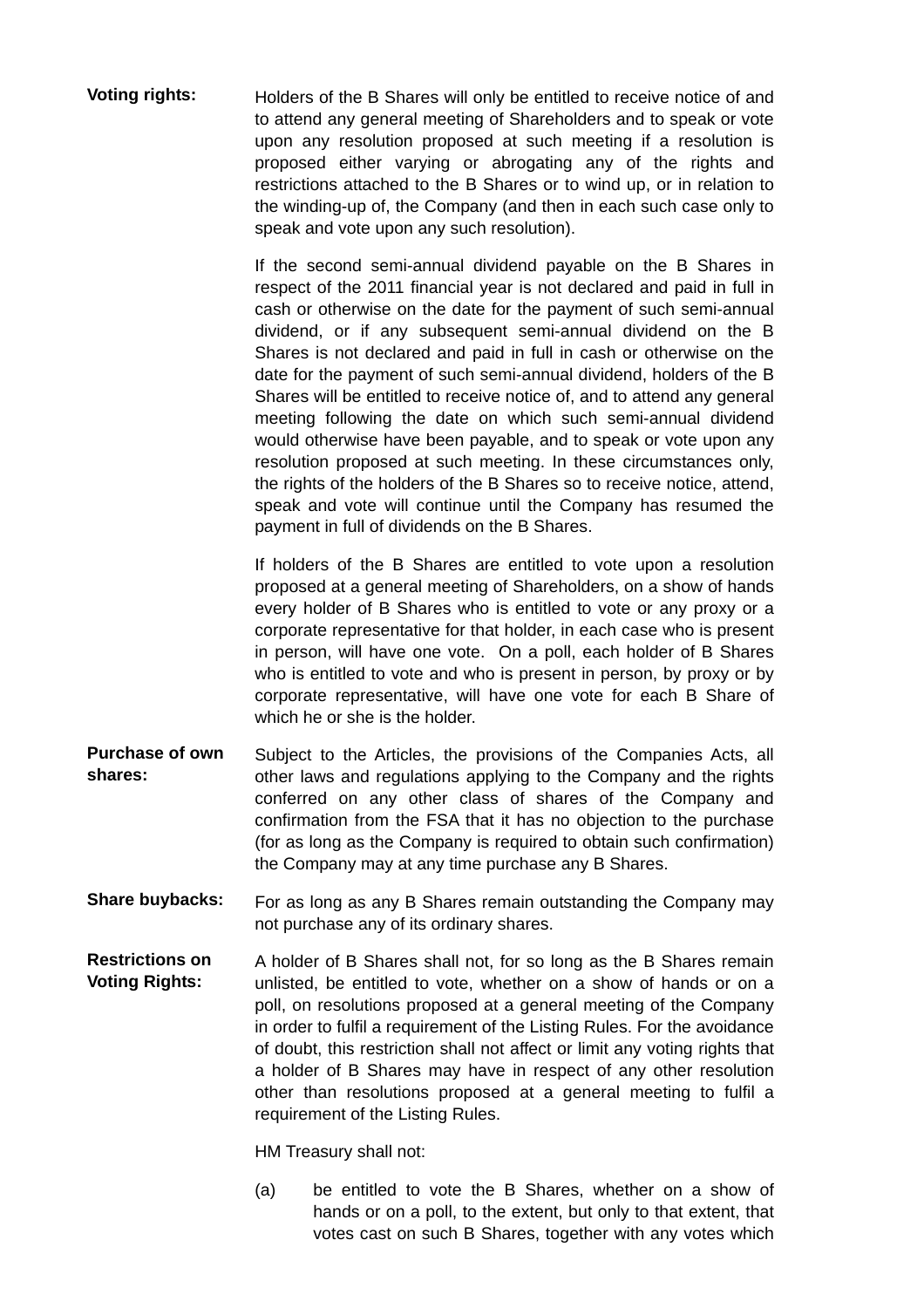HM Treasury is entitled to cast in respect of any other ordinary shares held by or on behalf of HM Treasury, would exceed 75% of the total votes eligible to be cast on a resolution presented at a general meeting of the Company; or

(b) be entitled to vote, whether on a show of hands or on a poll, in respect of ordinary shares acquired by it as a result of the conversion of B Shares into ordinary shares to the extent, but only to that extent, that votes cast on such ordinary shares, together with any other votes which HM Treasury is entitled to cast in respect of any other ordinary shares held by or on behalf of HM Treasury would exceed 75% of the total votes eligible to be cast on a resolution presented at a general meeting of the Company.

For the avoidance of doubt, these restrictions shall not affect or limit any voting rights that HM Treasury may have in respect of any other class or classes of shares in the capital of the Company.

"Listing Rules" means the listing rules made by the FSA pursuant to section 73A of the Financial Services and Markets Act 2000, as amended from time to time.

**Amendments:** For so long as the B Shares are held by or on behalf of HM Treasury and in the event that the B Shares cease to be eligible as Core Tier 1 Capital then HM Treasury shall negotiate in good faith with the Company with a view to making such amendments to the terms of the B shares as may be necessary for the B Shares to constitute Core Tier 1 Capital.

> "Core Tier 1 Capital" has the meaning given by the FSA from time to time.

- **No pre-emption rights:**  Holders of the B Shares will not have pre-emption rights in respect of ordinary shares.
- **Listing:** The B Shares will not initially be listed. HM Treasury is entitled to require the Company to seek a listing of the B Shares.
- **Governing law:** The creation and issue of the B Shares and the rights attached to them are governed by, and shall be construed in accordance with, the laws of Scotland.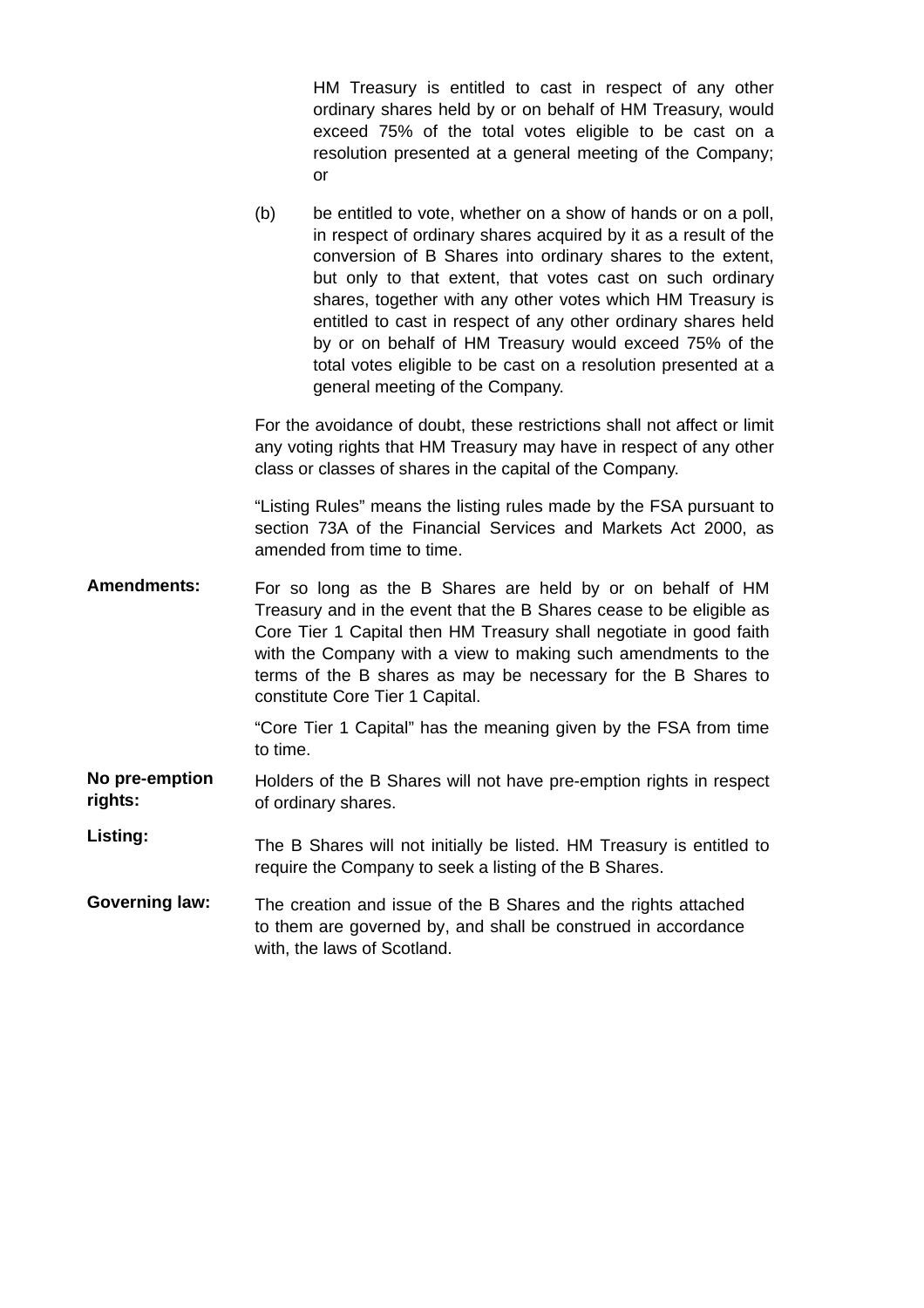Under Rule 9 of the City Code, where any person who is interested in shares which in the aggregate carry not less than 30% of the voting rights of a company (and such person does not hold shares carrying more than 50% of such voting rights), acquires an interest in any other shares which increases the percentage of shares carrying voting rights in which such person is interested, then that person is normally obliged to make a general offer in cash to all shareholders at the highest price paid by him, or any person acting in concert with him, within the preceding 12 months.

As a result of acquiring further ordinary shares issued on the replacement of the existing preference shares or following exercise of the conversion rights attaching to the B shares described in this announcement, HM Treasury may increase the percentage of shares carrying voting rights in which it is interested. Lloyds Banking Group will seek confirmation from the Panel on Takeovers and Mergers (the "**Panel**") that, subject to the independent shareholders of Lloyds Banking Group voting in favour of a resolution to that effect, the Panel will disapply the requirement to make a general offer under the terms of Rule 9 of the City Code. An appropriate resolution will be put to Lloyds Banking Group shareholders at the Lloyds Banking Group General Meeting to approve the replacement of the existing preference shares and the related issue of ordinary shares and the creation and issue of the B shares. HM Treasury's commitment to acquire the ordinary shares to be issued to replace the existing preference shares will be conditional on the disapplication of the requirements for a general offer under Rule 9 of the City Code being approved.

This announcement does not constitute an offer to sell, or a solicitation of an offer to subscribe for, the securities being issued in any jurisdiction in which such offer or solicitation is unlawful.

This announcement is not for distribution, directly or indirectly, in or into Australia, South Africa, Canada or Japan or any other state or jurisdiction in which it would be unlawful to do so. This announcement does not constitute or form a part of any offer or solicitation to purchase or subscribe for securities in the United States. The securities mentioned herein (the "**Securities**") have not been, and will not be, registered under the United States Securities Act of 1933 (the "**Securities Act**"). The Securities may not be offered or sold in the United States absent registration or an applicable exemption from the registration requirements of the Securities Act. There will be no public offer of the Securities in the United States.

Neither the content of Lloyds Banking Group's website nor any website accessible by hyperlinks on Lloyds Banking Group's website is incorporated in, or forms part of, this announcement.

The distribution of this announcement and/or any other documents related to any offering of securities or the transfer or offering of securities into jurisdictions other than the United Kingdom ('UK') may be restricted by law. Persons into whose possession this announcement comes should inform themselves about and observe any such restrictions. Any failure to comply with these restrictions may constitute a violation of the securities laws of any such jurisdiction.

This announcement has been prepared for the purposes of complying with applicable law and regulation in the UK and the information disclosed may not be the same as that which would have been disclosed if this announcement had been prepared in accordance with the laws and regulations of any jurisdiction outside of the UK.

This announcement includes certain forward looking statements within the meaning of the US Private Securities Litigation Reform Act of 1995 with respect to the business, strategy and plans of Lloyds Banking Group and its current goals and expectations relating to its future financial condition and performance. Statements that are not historical facts, including statements about Lloyds Banking Group's or management's beliefs and expectations, are forward looking statements. Words such as 'believes', 'anticipates', 'estimates', 'expects', 'intends', 'aims', 'potential', 'will', 'would', 'could', 'considered', 'likely', 'estimate' and variations of these words and similar future or conditional expressions are intended to identify forward looking statements but are not the exclusive means of identifying such statements. By their nature, forward looking statements involve risk and uncertainty because they relate to events and depend upon circumstances that will occur in the future.

Examples of such forward looking statements include, but are not limited to, projections or expectations of the Group's future financial position including profit attributable to shareholders, provisions, economic profit, dividends, capital structure, expenditures or any other financial items or ratios; statements of plans, objectives or goals of Lloyds Banking Group or its management including in respect of the integration of HBOS and the achievement of certain synergy targets; statements about the future business and economic environments in the UK and elsewhere including trends in interest rates, foreign exchange rates, credit and equity market levels and demographic developments, competition, regulation, dispositions and consolidation or technological developments in the financial services industry; and statements of assumptions underlying such statements.